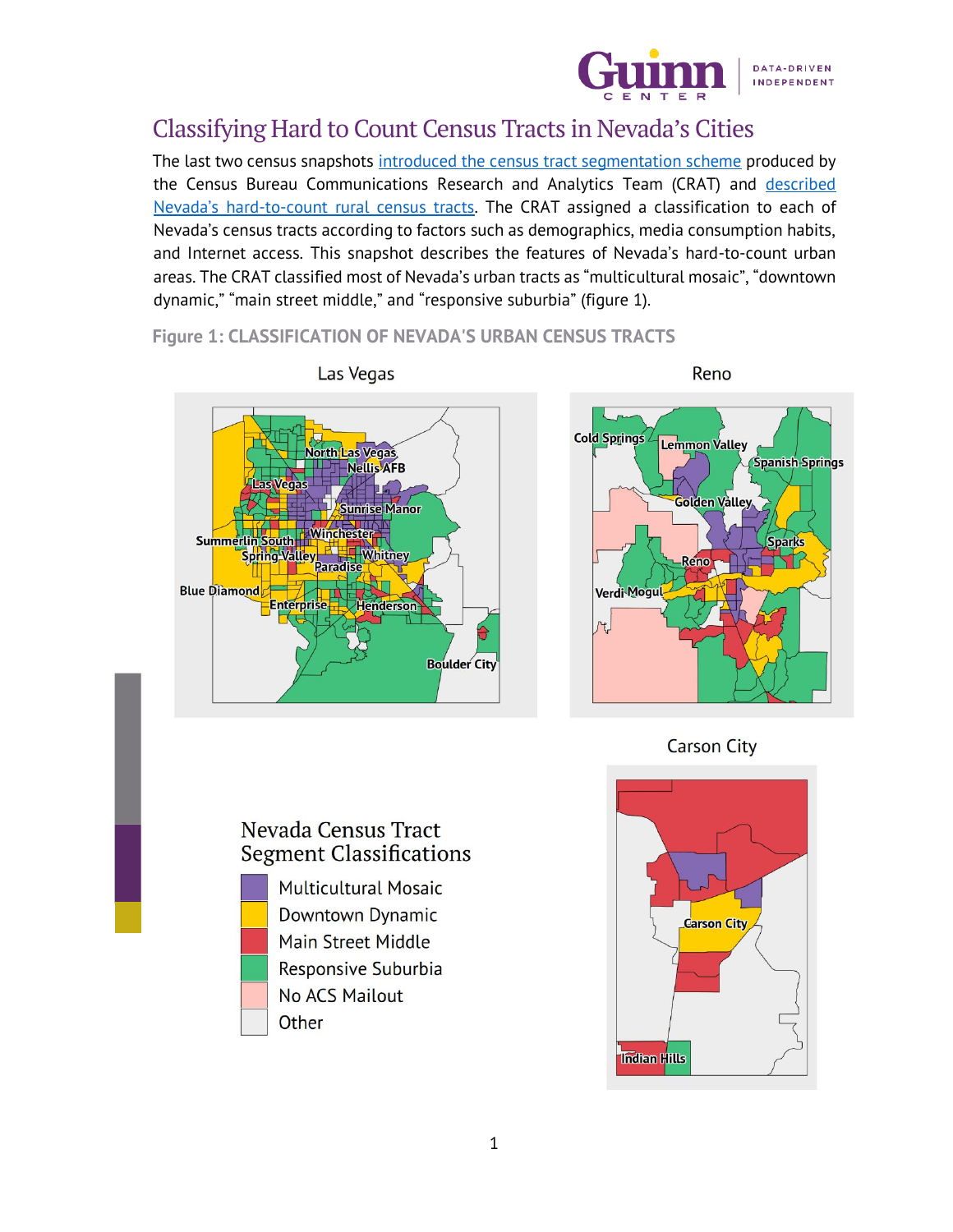

Approximately 26.4 percent of Nevadans live in "responsive suburbia" census tracts and another 11.3 percent live in "main street middle" tracts; The Census Bureau reports that residents of these census tracts are expected to respond to the census at high rates. The "multicultural mosaic" and "downtown dynamic" census tracts are especially important for census outreach efforts as the majority of Nevada's hard-to-count population lives in these tracts.

### **Multicultural Mosaic**

Slightly more than a quarter of Nevadans (25.8 percent) reside in census tracts classified as "Multicultural Mosaic." The predicted self-response rate (the proportion of those in a census tract who respond to the census by mail, phone, or Internet) of "multicultural mosaic" census tracts is 45 percent, well short of the anticipated tract average self-response rate of 60.5 percent. These tracts have high proportions of foreign-born residents (34 percent compared to 13 percent nationally), a high proportion of Latino residents, a lower-than-average proportion of college-educated residents (15 percent compared to 30 percent nationally), and lower-than-average household incomes. 45 percent of households in "multicultural mosaic" census tracts have children, compared to 32 percent nationally. Young children are especially difficult to count accurately in the census. Households in these areas have Internet access at rates near the national average, though the Census Bureau anticipates a below-average proportion of online census responses. Confidentiality is a major concern for residents of these census tracts.

# **Downtown Dynamic**

Just under a quarter of Nevadans (24.0 percent) live in census tracts belonging to the "Downtown Dynamic" segment. The Census Bureau expects a slightly lower-than-average selfresponse rate from tracts in this segment (59 percent compared to an expected national average of 60.5 percent). Tracts in this segment have slightly above-average median household incomes, high levels of college education, more renters than homeowners, and a higher-than-average proportion of foreign-born residents. Households in this segment have higher-than-average rates of Internet access, and the Census Bureau anticipates a high rate of online responses. "Downtown Dynamic" census tracts have a high proportion of residents of ages 25 to 44. Residents of these tracts also tend to move frequently: 23 percent of residents of these tracts moved within the last year, compared to a national average of 15 percent.

# **Conclusions**

Outreach efforts in Nevada's cities, especially Las Vegas, are essential to obtaining a complete census count. A significant majority of Nevadans live in the state's urban areas. More than half of Nevadans live in urban census tract segments that the Census Bureau expects will respond to the census at a rate below the national average. There are several factors that make the "downtown dynamic" and "multicultural mosaic" tracts especially hard to count. In "multicultural mosaic" tracts, these factors include high proportions of non-English-speaking households; a greater-than-average percentage of households with children; and low rates of college education. "Downtown dynamic" census tracts also have a higher-than-average